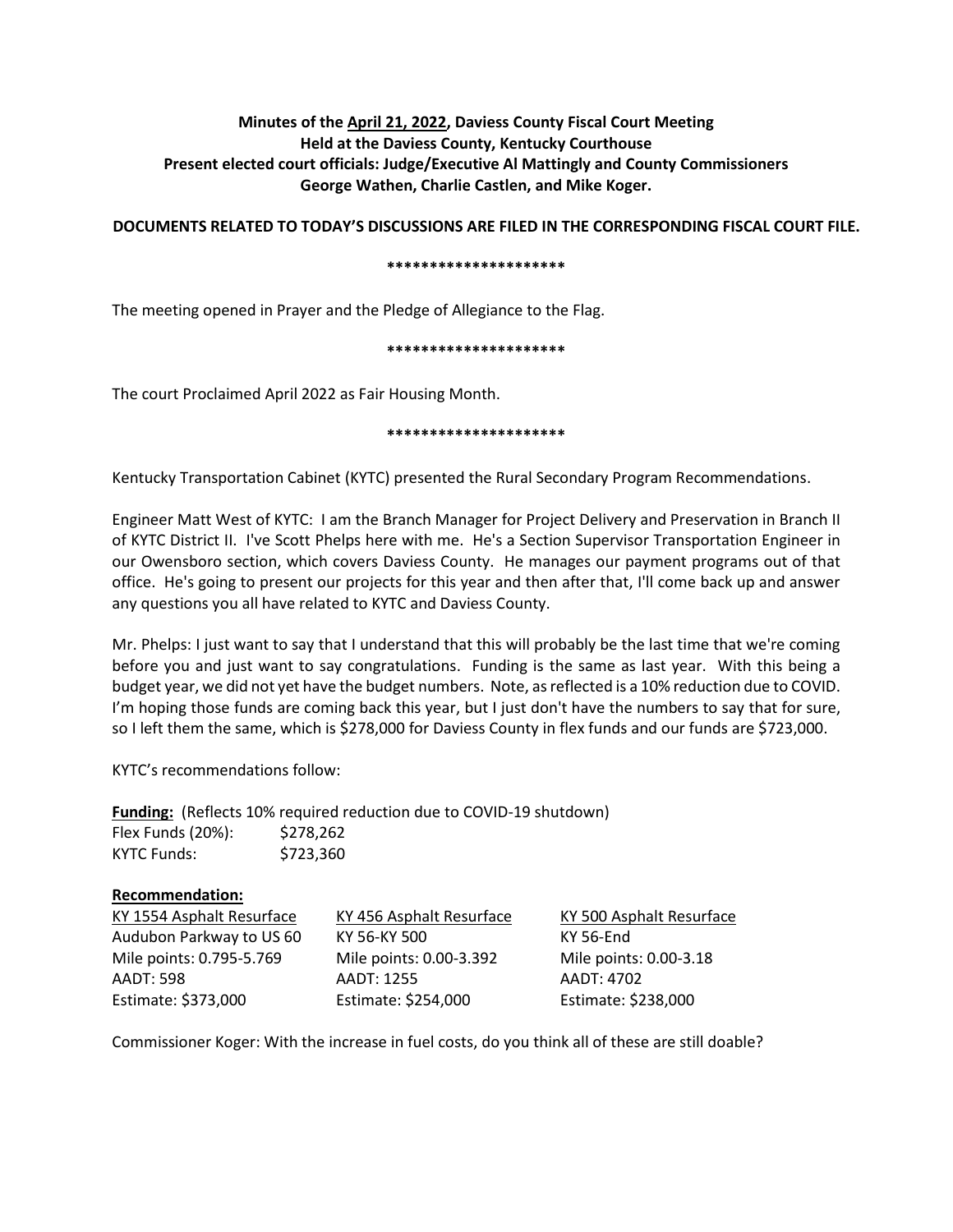Mr. Phelps: It might be a little bit of a stretch, but two of those roads are narrow. Highways 456 and 500 are not very wide. Highway 1554 is a little bit wider, but we're going to have to see how that plays out. I may have to beg for some additional funds, but we can try.

Judge Mattingly: Flex funds are the 20% of the funds that are dedicated to Rural and Secondary Roads. How am I to be assured that you'll do the roads that you are here recommending when you haven't done several that we have be waiting on such as Hwy 815? And we're supposed to get shoulders there. I don't know how you're going to put shoulders on Hwy 815 when one side has a ditch too close and water coming out of a seeping coal mine. Highway 764, we're still waiting on that from last year.

Mr. Phelps: I have to admit. I have egg on my face on that one. What I thought was going to be a simple project turned into a nightmare - going back and forth with Frankfort over what they wanted. It is still in the works. It's going to happen. It's just a matter of designing the culvert extensions on that. Frankfort did not want to use my idea. They want it to be designed and as soon as I can get that design out of them I can request funding to be sent out to an engineering firm, but they take funds away for that, so I'm waiting on our designers to give me those designs.

Judge Mattingly: My concern is at the time that we had money to do those, oil was at \$50 a barrel and now it's a \$100 a barrel and you have a lot of oil in asphalt. Is the state going to give you extra money to complete those roads?

Mr. Phelps: We're still talking to them about doing those roads. Like I said, we are still going back and forth with the design people. The projects have not been killed. They're still in the process.

Judge Mattingly: Regarding drainage, because nothing has happened, Hwy 81, right across from Wayne Bridge Road, near Roman Meadows, that's the road that drains water away from Roman Meadows and they've got a lot of backyards that are flooding, which needs to be ditched out.

Mr. Phelps: We've a project in the works for highway safety improvement and it includes some ditch work, but I'm not sure if it covers that portion.

Judge Mattingly: I don't want to wait. I don't want to see you guys wait because we reported a blockage in a bridge on Reid Road several years ago and even offered to take it out ourselves because it was going to rain really hard. It lost the bridge and it caused a lot of problems for the citizens who had to use Reid Road. Now we've Roman Meadows, and a lot of people live in that subdivision, and they've already got water standing in their backyards. I've got a bunch of folks in Brownwood Manor who think that we don't know what we're doing because they've got water from seeping hillsides under their crawl spaces - only been there for 50 years - and you don't have a thing to do with it, but I'm just using the two to show what can happen.

Mr. Phelps: What's the nearest crossroad?

County Engineer: Wayne Bridge Road.

Judge Mattingly: It's an intersection, not a crossroad. It is very frustrating when you report things and it takes forever. And COVID, I understand COVID. Everybody understands COVID, but it really bothers me that there is a reduction in road money due to COVID. If you follow the general assembly lately, they, and I understand none of the money used on roads comes out of the general fund, but the general fund is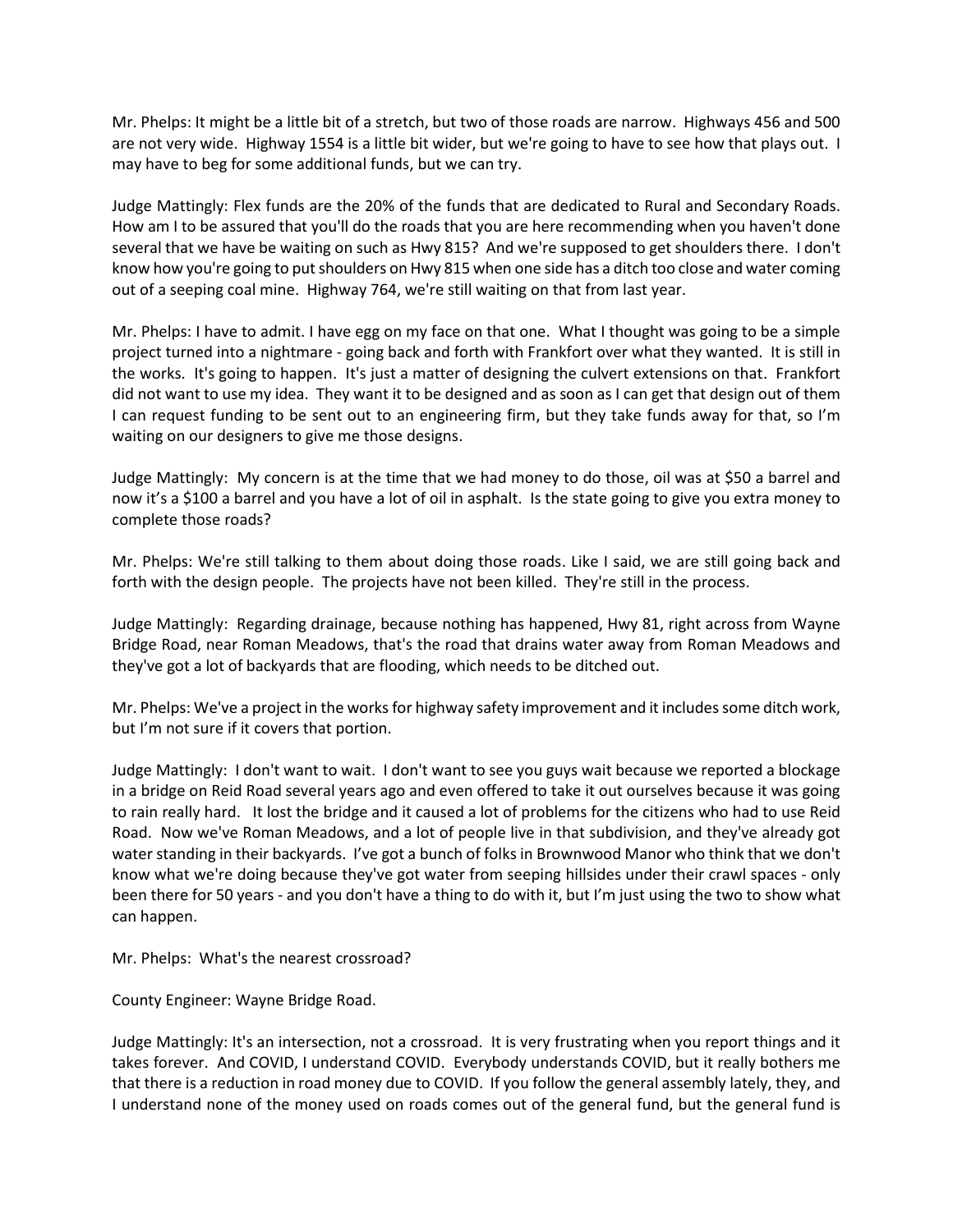through the roof. You would expect that the road fund would see some increase orsomething, but maybe I'm wrong.

Commissioner Castlen: I'm just curious on those two roads you mentioned. Why haven't they been done? What is the hold up?

Judge Mattingly: It's KYTC. We're not putting any money into it and these are Rural and Secondary State roads and they were on the list. It's not us holding it up because we passed a resolution saying we agree with you. I have to look at these gentlemen. All we can do is tell them, and you take it back, and I'm sure they'll take it back, but it's frustrating sometimes. And we have to then turn around and deal with citizens. Lots of times they don't even realize that these are state roads under the purview of the state and not the county. That's the holdup.

Commissioner Wathen: Do you get a lot of calls about Frederica Street? I was wondering how that was coming along.

Mr. West: Yes, we get them and that's a major primary road and it falls under a different pavement management program than the Rural secondary and it's got a lot of different rules we have to follow. However, I've asked for the past four years to get that road bumped up. This year, we have gotten it bumped up to like #7. We should have funding for the top 12, based off of current prices.

Judge Mattingly: I was talking to representative D.J. Johnson the other day as a matter of fact some people were beating the county up over Frederica Street as a result of conversation going on about Brownwood Manor. D.J. said money is there and it will get done this year. The issue is the underlying bed with all the water. There's water under everything out there. Any project that was ever done has to be dewatered. There's not proper drainage under that road and it will continue to erode. If you think repaving it then it will last 15 to 20 years.

Mr. West: It's a longer-term fix on us going out and continuously potholing it every day. It has been put on a rehab list for complete payment rehabilitation. However, there hasn't been funding for that and that's been kind of the argument with the FD05 program. They didn't want to pave it because of the base failures and suffering.

Judge Mattingly: But they are going to use a process where they will double the amount of fiber they normally use.

Mr. West: That should help and prolong the life of it.

Commissioner Castlen: I'm eager to see. Denitra mention that in our last TAC meeting. She said they were going to repave it or resurface it and I asked her if they were going to fix the base and she said no, but they were going to do what the Judge just said.

Mr. West: We plan to just put an overlay. It has 4 inches of asphalt on it now and we are going to add another inch and a half to that.

Commissioner Castlen: Is Frederica Street the worst street in the district?

Mr. West: Probably.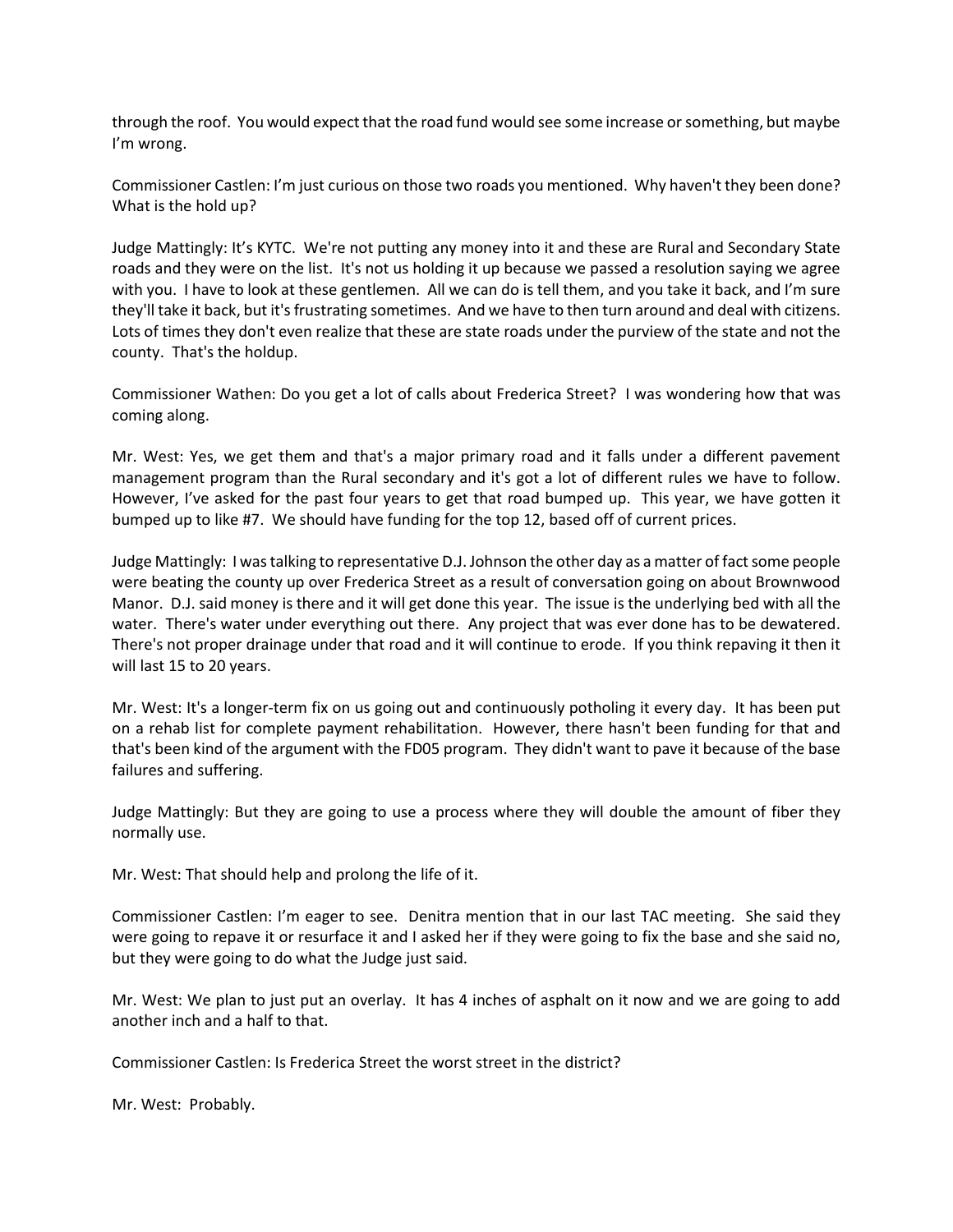Judge Mattingly: I would be remiss if i didn't beat on him about Hwy 298 just past the Hillcrest Subdivision. In the curve on the west side of that road, a ditch that just holds water forever and it's a roadside ditch, but you guys can't seem to get out there.

County Engineer Brasher: I think we visited that ditch three or four years ago.

Mr. West: We will go look at that and the Hwy 81 issue next week.

Judge Mattingly: Lastly, did you know about the on-ramp off of Carter Road heading west on US 60?

Mr. Brasher: I emailed Scott about that today.

Mr. West: We will also take a look at that area.

### **\*\*\*\*\*\*\*\*\*\*\*\*\*\*\*\*\*\*\*\*\***

The Daviess County Extension District's FY 2022/2023 Budget was presented.

Judge Mattingly: Their tax rate did not go up. They do a heck of a job for their nine tenths of one cent tax rate. They are spending within their revenue stream.

#### **\*\*\*\*\*\*\*\*\*\*\*\*\*\*\*\*\*\*\*\*\***

County Treasurer Jim Hendrix presented the Treasurer's Report for March 2022.

Treasurer Hendrix: I received a notice today that the second tranche of the ARPA funding should be available in the next month so they'll contact me when it's time for me to go into the system to make that last transfer happen.

*\*See comments below.*

## **\*\*\*\*\*\*\*\*\*\*\*\*\*\*\*\*\*\*\*\*\***

By a motion of Commissioner Koger, seconded by Commissioner Castlen, the court considered for approval; Minutes of the April 11, 2022 Court Meeting.

**The vote was called and with all present members voting in favor, said motion passed.** 

#### **\*\*\*\*\*\*\*\*\*\*\*\*\*\*\*\*\*\*\*\*\***

By a motion of Commissioner Wathen, seconded by Commissioner Castlen, the court considered for approval; All Claims for All Departments.

**The vote was called and with all present members voting in favor, said motion passed.** 

#### **\*\*\*\*\*\*\*\*\*\*\*\*\*\*\*\*\*\*\*\*\***

By a motion of Commissioner Koger, seconded by Commissioner Wathen, the court considered for approval; Fund Transfers.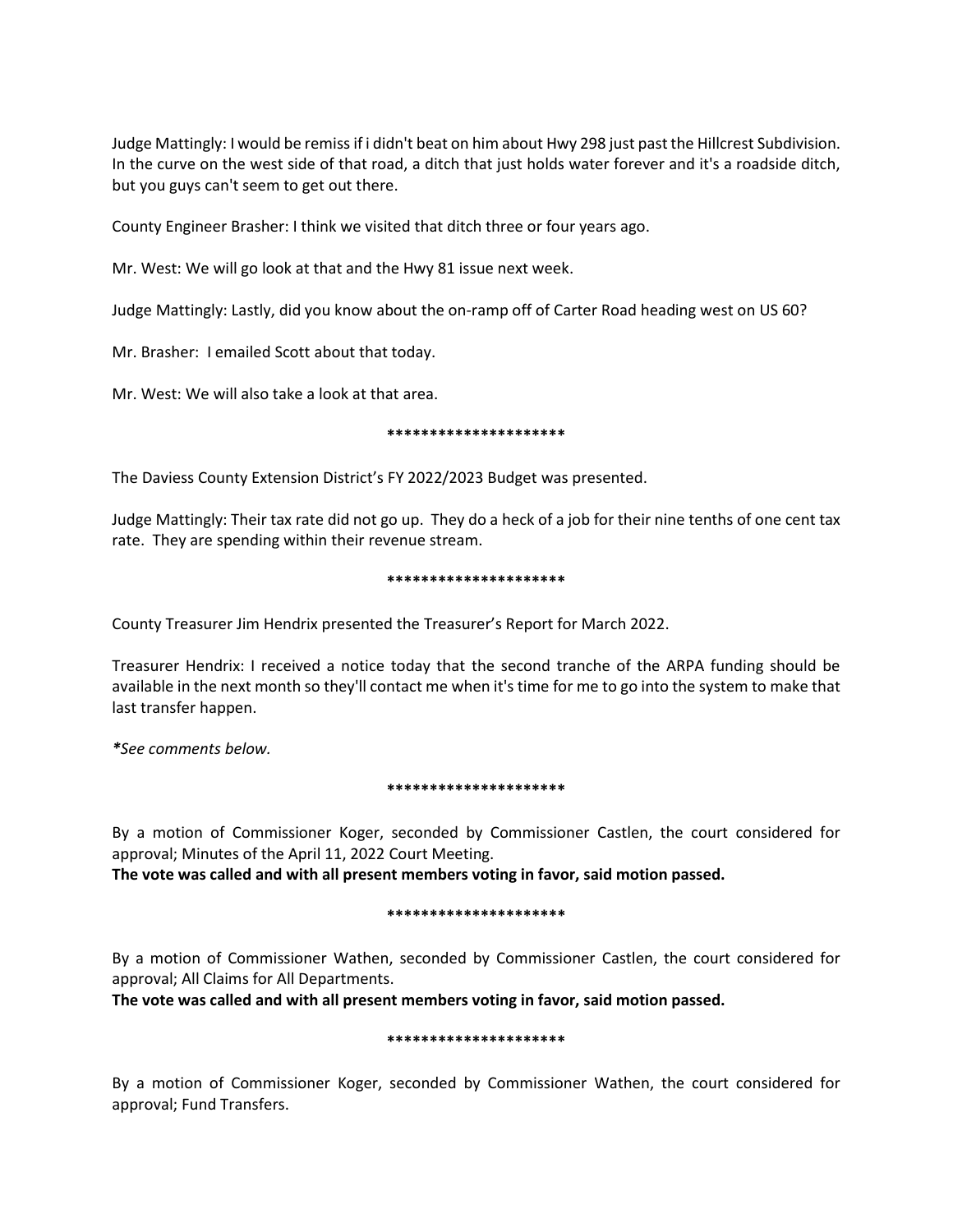Treasurer Hendrix: We come for permission to transfer \$220,000 from the General Fund to the Bond Fund for the Convention Center and \$245,406 from the Solid Waste Operating Fund and take \$204,665 to the Closure Fund and \$400,741 to the Post-Closure Fund. These fund transfers are normal, budgeted items. I request approval.

**\***Judge Mattingly: On your financial report that you just did, the Closure and Post-Closure Funds - they carry pretty hefty balances because we can't touch them. They're dedicated for a specific purpose.

Treasurer Hendrix: That is correct. The money is escrowed. There's \$8 million for the point in time when we walk away from the landfill and close it. The money's there to make sure it gets closed and then to maintain it after that.

Commissioner Castlen: Does the state have a cap that we don't have to go above?

Treasurer Hendrix: There's a calculation that's looked at from time to time. They have a factor that looks at where you are at any point in time versus how much space you have left. In fact, last time, David asked for a review about eight or nine years ago and that's when we dropped it. The rates were like \$2 and \$1 and then we're doing \$1.25.

# **The vote was called and with all present members voting in favor, said motion passed.**

## **\*\*\*\*\*\*\*\*\*\*\*\*\*\*\*\*\*\*\*\*\***

By a motion of Commissioner Wathen, seconded by Commissioner Castlen, the court considered for approval; Rural Secondary Program as previously recommended.

Judge Mattingly: Commissioners you just heard the recommendations.

# **The vote was called and with all present members voting in favor, said motion passed.**

# **\*\*\*\*\*\*\*\*\*\*\*\*\*\*\*\*\*\*\*\*\***

By a motion of Commissioner Koger, seconded by Commissioner Wathen, the court considered for approval; **Resolution 10-2022** - Subdivision Street Lighting District for Woodland Ridge, Unit 9.

Assistant County Treasurer Jordan Johnson: Thisresolution was presented to the court on March 22, 2022 for this particular unit of Woodland Ridge. However, Kenergy has since altered where the lights will be installed and this changes their application, meaning the court needs to pass a new resolution to set the proper lighting district. This will work the same as all the lighting districts with collective meter costs allocated equally among all parcels within that district. Legal and myself have reviewed it. It's in order. I recommend approval.

**The vote was called and with all present members voting in favor, said motion passed.**

**\*\*\*\*\*\*\*\*\*\*\*\*\*\*\*\*\*\*\*\*\***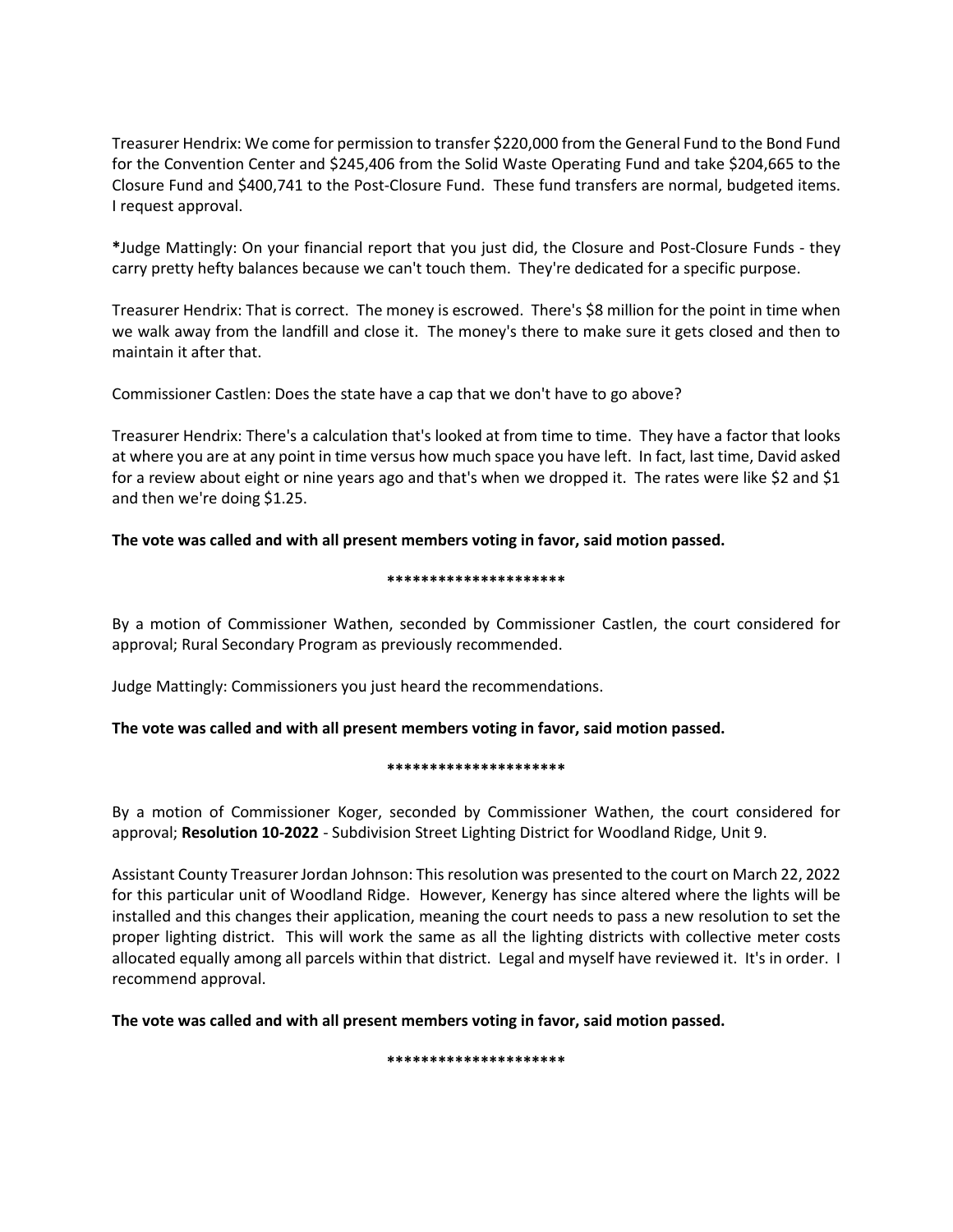By a motion of Commissioner Castlen, seconded by Commissioner Koger, the court considered for approval; Contract with Conexon, LLC for Fiber Broadband Expansion Services.

Judge Mattingly: It took us a long time to get here. David, what I would like for you to do is talk to us about questions long ago when we were all concerned and talking about this. Bring us up until last year and then I'm going to ask Jordan to explain the bid process - what we did when we went through it and then I've got a few comments i want to make.

David Smith: Back in March 2021, is when the American Rescue Plan Act passed and in that broadband was a specifically allowed use. A couple of months later, they came out with their interim final rule and in June, the Treasury Department said that you could take a holistic approach, meaning you could use the money to serve not just unserved areas, but you could actually spend it anywhere to provide broadband. With that, you all directed staff to look into doing an RFP for the entire county. We reached out to Boone County and Warren County, which had already done the RFP processes. We contacted OMU and confirmed that they were going to extend broadband outside the city limits to non-city residents who are in their territory. At that point, Mr. Johnson, using the data we got from other places along with talking with our staff including IT and Engineer Brasher, put out an RFP in September, which asks for the required subsidy to develop a plan to serve everyone. In November, we interviewed finalists and in December, you all had named Conexon as the preferred provider.

Judge Mattingly: Let's go back. What do rural residents do in this county for broadband?

Mr. Smith: Some areas are served by Spectrum Cable, which provides about a 100 meg service in areas close to the city and less as they get further out. Then the county had invested \$300,000 in Connect GRADD about 15 years ago, which is a wireless system based on 900 megahertz which, when streaming started, could supposedly do about one megabyte, which was a big difference compared to dial-up, but unfortunately, it doesn't handle streaming and once the water districts and Kenergy went to a 900 megahertz wireless meter system, you started getting interference limiting its usefulness.

Judge Mattingly: We finally were able to get Kenergy and Connect GRADD and engineers for the equipment together to talk and they changed the way they would download the updates to Kenergy's wireless meter reading system. Atmos Energy and all of the utility fields started going to that. It wasn't working as well as we would like. Even though Connect GRADD wasn't the best, former OCTC employee Jason Simon was able to obtain his BA degree online using Connect GRADD as his internet provider. Fast forward to the pandemic and tell us what the court did to relieve and remediate some of those issues.

Mr. Smith: When the pandemic hit, the court went out and purchased about 10 wireless cellular signal Wi-Fi's and placed them at all the fire stations. Some of them have better wireless cellular coverage than others, but they are all getting used actually pretty extensively, with the most popular one at Pleasant Ridge.

Judge Mattingly: I heard citizens come and tell us that they were being quoted \$50,000 to run a line to their homes. When you're talking about a rural community, as you get further and further from the urban suburban areas, it becomes unprofitable for private providers to serve those areas.

Assistant County Treasurer Jordan Johnson: What we went through as Mr. Smith said, in December 2021, fiscal court selected Conexon as our successful respondent. In January of 2022, Morley and Associates was selected as the consultant firm to prepare and negotiate our contract. Negotiations spanned through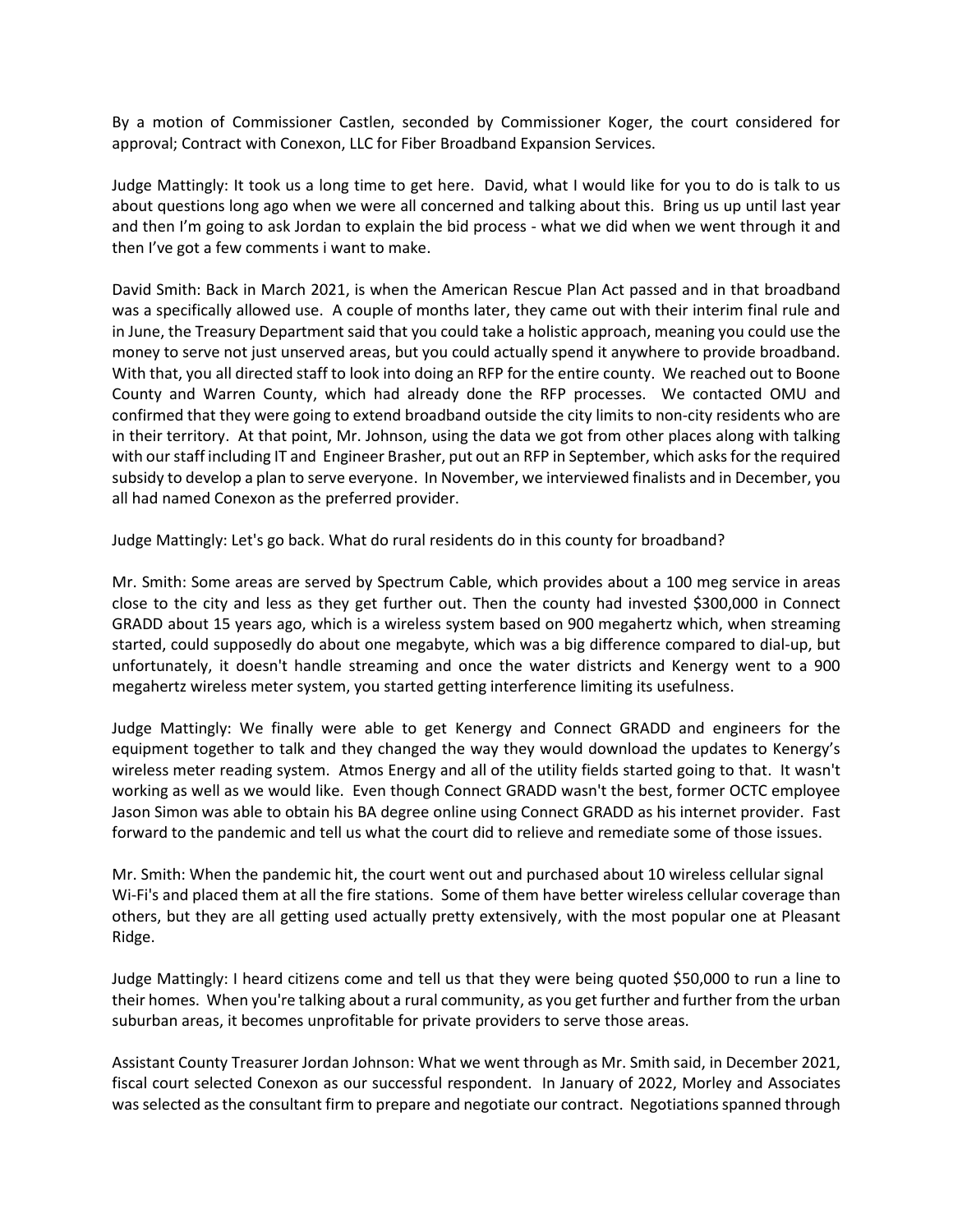February with the final agreement completed in March and signed by Conexon on April 1, 2022. In this contract, the county will provide \$10 million of ARPA funds for Conexon to make available fiber internet service to 100% of Kenergy's electorate membership that falls outside the service area of OMU in Daviess County, Kentucky. The project will be completed within 18 months and paid out on a percentage of completion basis. The project area encompasses roughly 15,000 to 20,000 household and business locations.

Judge Mattingly: Claud reviewed the contract and Jordan, I heard you say that we had a consultant regarding preparing the contract. We don't know anything about internet or broadband so we had somebody do that. One of the things that this court got beat up on was that when a certain purveyor was trying to provide internet to folks, they were going to provide it in like six stages, but there was no guarantee that those final three stages, which were the more rural of our citizens (the less dense in population) would get served and I opposed it because this court wanted every citizen in Daviess County who wanted broadband to have it available to them. I want to personally thank Commissioners Castlen, Wathen, and Koger for their perseverance and push to make sure that this went through, that we were able to do it. I know that you hear all kinds of campaign political promises and pledges that we're going to bring broadband. Well, may be one of those promises can be taken off the table because this commission is in the process of bringing broadband to 100% of the people in Daviess County and you guys are instrumental in doing it. I also want to thank Senator McConnell and Representative Guthrie because they encouraged us from the very beginning to take ARPA money and spend it where it would have a huge impact on the community. Short of what Commissioner Wathen said several years ago regarding OCTC phase two, we'll never know the impact that that has had on our community. I guarantee it. We will never know or understand the impact that having available, affordable broadband will have on the citizens in our community. I thank our staff and everyone who had anything to do with it. I want to thank everybody for their support and in persevering on getting this done. It's a really big deal for our community, particularly those in the rural community. I don't know how many calls I've gotten from people who want to locate here but they were all concerned they couldn't get enough bandwidth to work from home. Telehealth is going to be extremely important going forward with this. You now have people who don't have to worry about going directly to the doctor as they can dial them up. Homeschooling, you know hopefully we don't have issues with the pandemic anymore, but homeschooling, if we'd have had this two years ago, it would have been much easier on parents and kids. It's really a big deal.

Commissioner Castlen: I'm very pleased that this day has come. I had a lady reach out to me a few times over the past couple of months saying that their service provider had suffered some damage, I want to say back in December, when the Mayfield tornado hit, so they've been without. They've been very frustrated and I told her that this is coming and I gave her a date that I thought we were going to be voting on it and then she sent me a note and said, hey, you didn't vote on it like you said. I said no, it's coming this day. So, I'm just very pleased that this day has come.

Commissioner Wathen: I'm glad to see it happen. It's going to have a major impact on a lot of lives and I'm glad we could pull it off.

Commissioner Koger: I'm glad that we had the extra funds to be able to do this because without those funds it would probably be delayed longer.

Judge Mattingly: We'd still be looking. Now, there is a company that's talking about doing it throughout our area, but there again, they're going to do it to the most dense parts of the county and there is no guarantee that everybody gets it. Jordan, what's going to happen at our next meeting.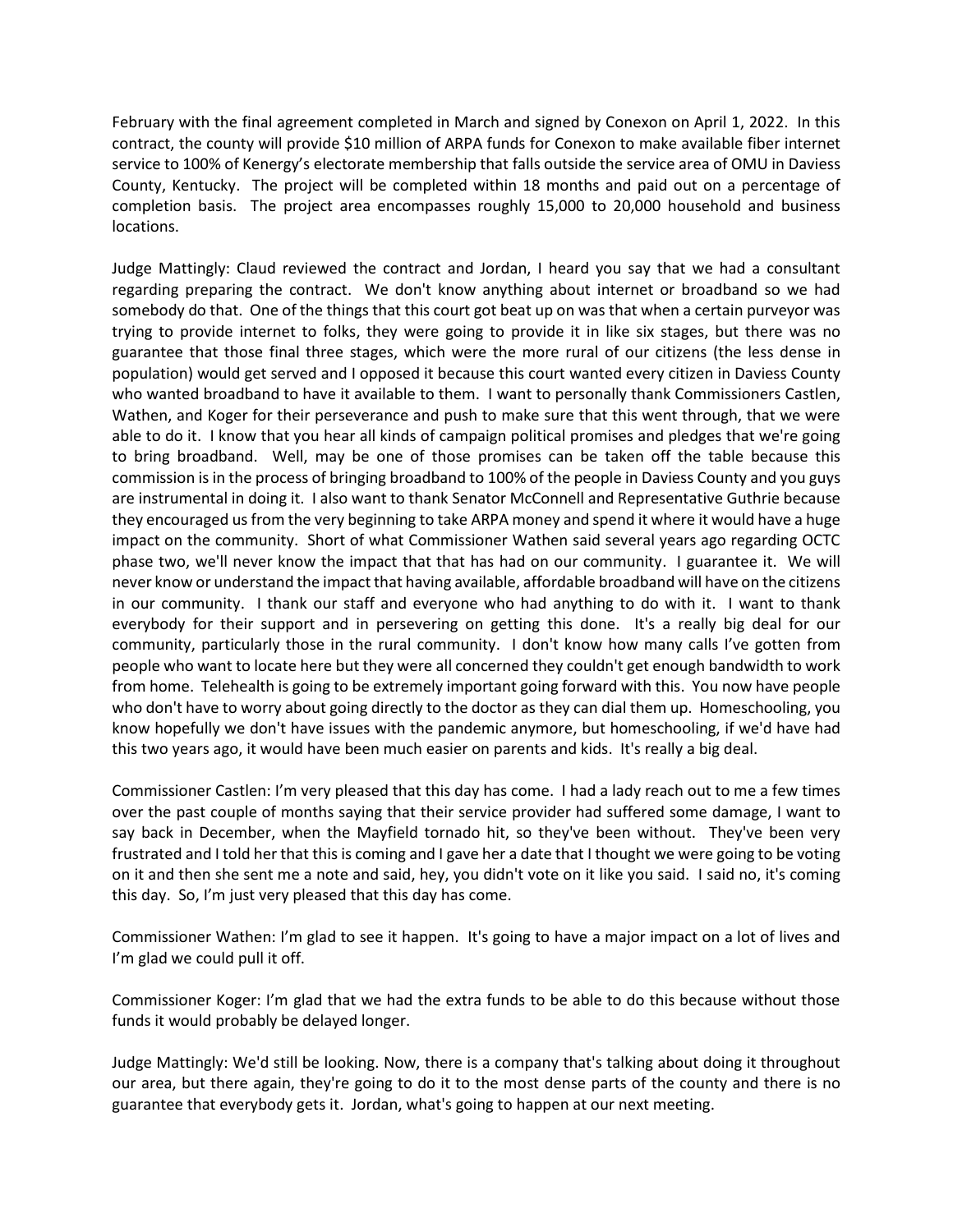Mr. Johnson: Conexon will be available to attend our next court meeting, which will be May 5<sup>th</sup>, and they'll give a presentation on project steps, scope, timeline, and cost. This presentation will be streamed online and recorded so it will be available to anybody who has any questions.

Judge Mattingly: Jordan Rowe, I want to make sure we live streamed that meeting and we take questions that people would have. The courtroom is open for anybody who wants to come. One of the good things about Conexon it that they are ready. They have the fiber on hand. They have the labor to install it. The reason we moved so quickly is that we didn't want to be 5<sup>th</sup> in line. We want to be 1<sup>st</sup> in line so that we know that they can meet our timeline. Now, there are going to be some people out there, I guarantee you, who ask, well you just spent \$10 million to subsidize some private company to put broadband into Daviess County. And yes, we did, and we did it to make sure that those people that lived down at the end of a lane or a gravel road would have the same access that everybody has. The good news is it's not direct tax dollars out of your pocket, it's ARPA funds, and I think this probably meets the guidelines that this is one of the best projects that we will do that will meet all of the ARPA guidelines.

Commissioner Castlen: And it's not unlike what we did with the water when we first became county elected officials - to try to get potable water to the far ends of those who were not being served. I would argue that it's not much different than back when electricity was first being spread around the country.

Judge Mattingly: And folks benefitting will all have skin in the game. They're going to pay the fees.

# **The vote was called and with all present members voting in favor, said motion passed.**

## **\*\*\*\*\*\*\*\*\*\*\*\*\*\*\*\*\*\*\*\*\***

By a motion of Commissioner Wathen, seconded by Commissioner Castlen, the court considered for approval; Award **Bid No. 27-2022**: Six (6) New Wireless Controlled Scoreboards to Varsity Scoreboards.

Mr. Johnson: This bid is for the provision of six new wireless controlled scoreboards for all six fields at Panther Creek Park. We received two bids ranging from \$23,179.50 to \$26,578.38. I recommend award to the lowest and best evaluated bid submitted by Varsity Scoreboards for the six 2022 vs 3385 Fords for \$23,179.50. This replacement will be expensed from the budgeted Parks maintenance funds. There were no exceptions to our specifications and I recommend approval.

# **The vote was called and with all present members voting in favor, said motion passed.**

## **\*\*\*\*\*\*\*\*\*\*\*\*\*\*\*\*\*\*\*\*\***

By a motion of Commissioner Wathen, seconded by Commissioner Koger, the court considered for approval; Appoint Leah Christian (Angela Clark S1T) #8.2022 to the PVA Assessment Appeals Board; 3-Yr. Term Eff. 5/3/22.

**The vote was called and with all present members voting in favor, said motion passed.**

#### **\*\*\*\*\*\*\*\*\*\*\*\*\*\*\*\*\*\*\*\*\***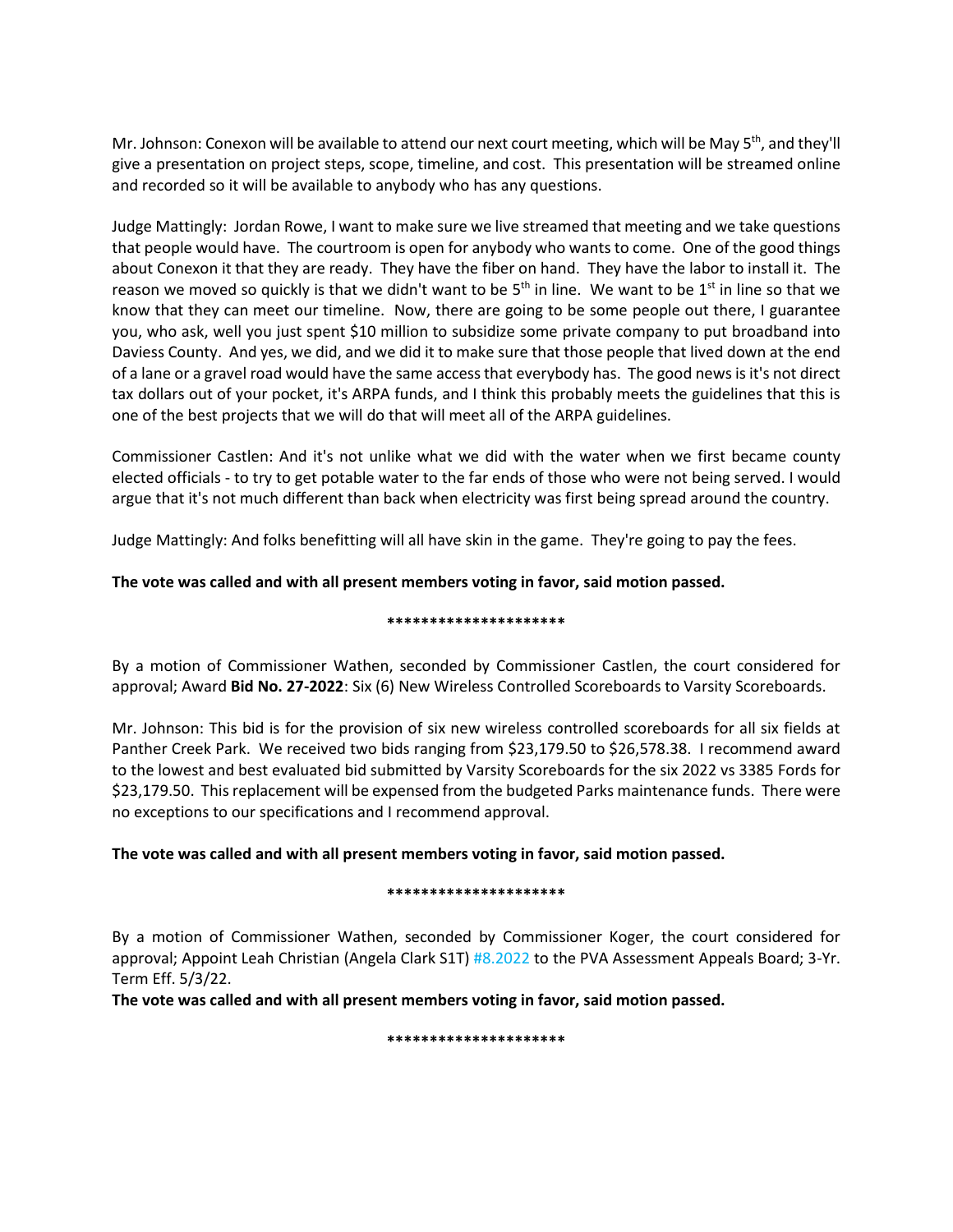By a motion of Commissioner Castlen, seconded by Commissioner Wathen, the court considered for approval; Accept the Retirement Resignation of Senior Heavy Equipment Operator Tim Cecil (23-years) eff. April 30, 2022.

**The vote was called and with all present members voting in favor, said motion passed.**

### **\*\*\*\*\*\*\*\*\*\*\*\*\*\*\*\*\*\*\*\*\***

By a motion of Commissioner Koger, seconded by Commissioner Castlen, the court considered for approval; Accept the Retirement Resignation of EMA Planner Vicky Conner (21-years) eff. April 30, 2022. **The vote was called and with all present members voting in favor, said motion passed.**

#### **\*\*\*\*\*\*\*\*\*\*\*\*\*\*\*\*\*\*\*\*\***

By a motion of Commissioner Koger, seconded by Commissioner Castlen, the court considered for approval; Promote Michael Reed to Service Technician eff. April 18, 2022.

**The vote was called and with all present members voting in favor, said motion passed.**

### **\*\*\*\*\*\*\*\*\*\*\*\*\*\*\*\*\*\*\*\*\***

By a motion of Commissioner Castlen, seconded by Commissioner Wathen, the court considered for approval; Hire James Jackson as Service Technician eff. upon successful completion of pre-employment screening.

**The vote was called and with all present members voting in favor, said motion passed.**

## **\*\*\*\*\*\*\*\*\*\*\*\*\*\*\*\*\*\*\*\*\***

By a motion of Commissioner Castlen, seconded by Commissioner Wathen, the court considered for approval; **Second Reading KOC A.100.05 (2022) 06-2022** - Budget Amendment #5.

Comments:

Treasurer Hendrix: We're basically serving as a flow through for this federal CDBG grant. This budget amendment is for \$1 million and is going to OASIS Domestic Violence Shelter to help them purchase property. I recommend approval.

# **The vote was called and with all present members voting in favor, said motion passed.**

## **\*\*\*\*\*\*\*\*\*\*\*\*\*\*\*\*\*\*\*\*\***

No Other business was brought before the Daviess County Fiscal Court.

## **\*\*\*\*\*\*\*\*\*\*\*\*\*\*\*\*\*\*\*\*\***

No Public Comments were received.

## **\*\*\*\*\*\*\*\*\*\*\*\*\*\*\*\*\*\*\*\*\***

Judge Mattingly presented the following First Quarter Employee Anniversaries: